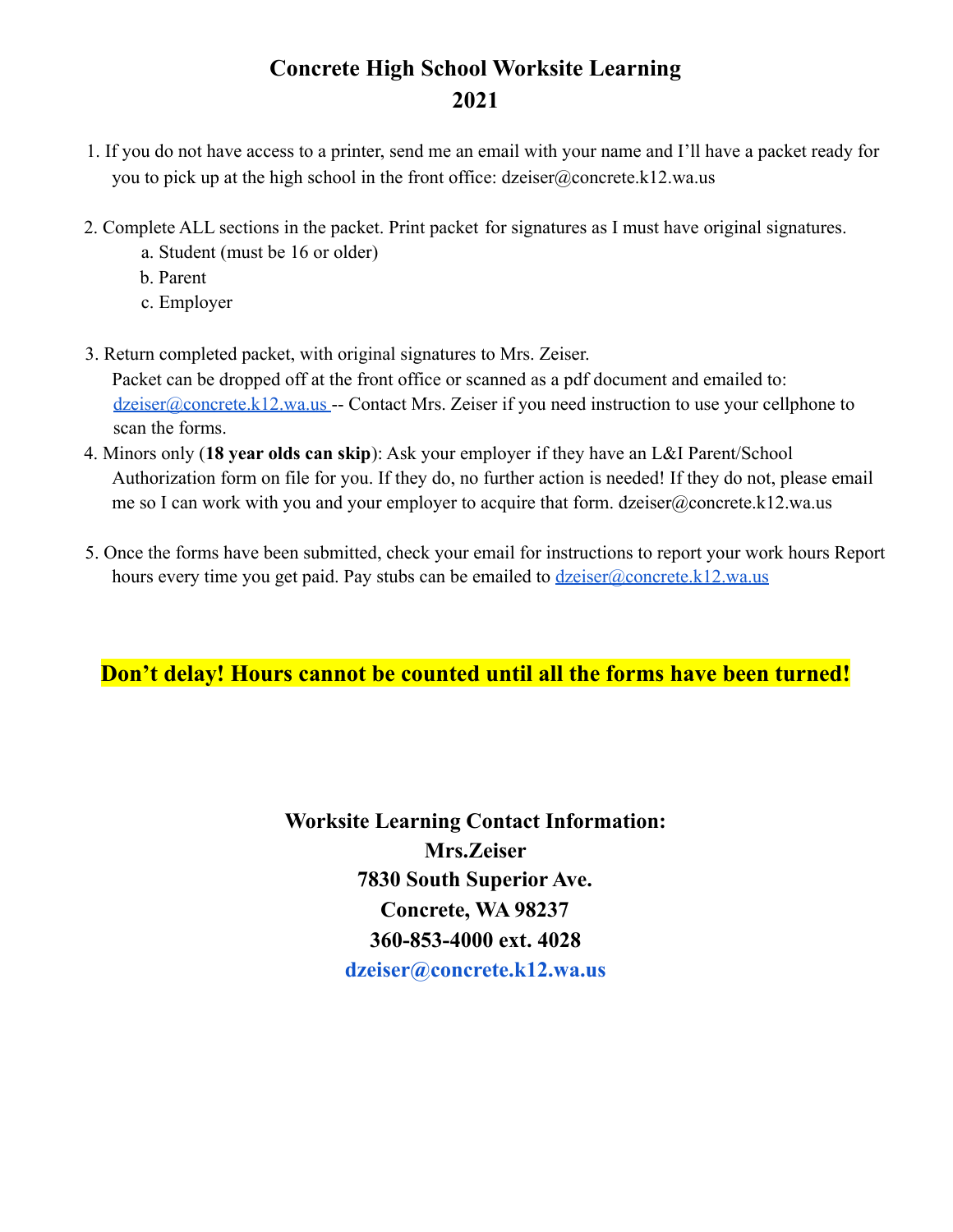# **Worksite Learning Student Packet**

| Student<br>Initials | Parent/Guardi<br>an Initials |                                                                                                                                                                   |
|---------------------|------------------------------|-------------------------------------------------------------------------------------------------------------------------------------------------------------------|
|                     |                              | Work hours cannot be counted until all paperwork is complete and turned<br>in, according to the Office of Superintendent of Public Instruction.                   |
|                     |                              | Student will report work hours every pay period                                                                                                                   |
|                     |                              | Students will set up noted dates in the calendar to receive reminders to<br>report their work hours.                                                              |
|                     |                              | Students are able to earn $\frac{1}{2}$ credit for every 180 hours reported (AFTER<br>the paperwork is completed/received).                                       |
|                     |                              | When resigning from a job; student will give a verbal and written two<br>(2) weeks' notice to the employer and then inform the WSL<br>Coordinator of resignation. |
|                     |                              | When changing jobs, the student will notify the WSL Coordinator in order<br>to complete the appropriate paperwork for the new job.                                |
|                     |                              | Student will initial/sign all periodic evaluations and closing paperwork<br>for the course.                                                                       |

**Instructions:** Please initial each section to verify that you have read and will comply:

\*Instructions will be emailed once forms have been received. The student will need to check their email provided in this packet to receive instructions.

**Student Name (Printed): \_\_\_\_\_\_\_\_\_\_\_\_\_\_\_\_\_\_\_\_\_\_\_\_\_\_\_\_\_\_\_\_\_\_\_\_**

**Student Signature: \_\_\_\_\_\_\_\_\_\_\_\_\_\_\_\_\_\_\_\_\_\_\_\_\_\_\_\_\_\_\_\_\_\_\_\_\_\_\_\_\_**

**Parent/Guardian Signature: \_\_\_\_\_\_\_\_\_\_\_\_\_\_\_\_\_\_\_\_\_\_\_\_\_\_\_\_\_\_\_\_\_**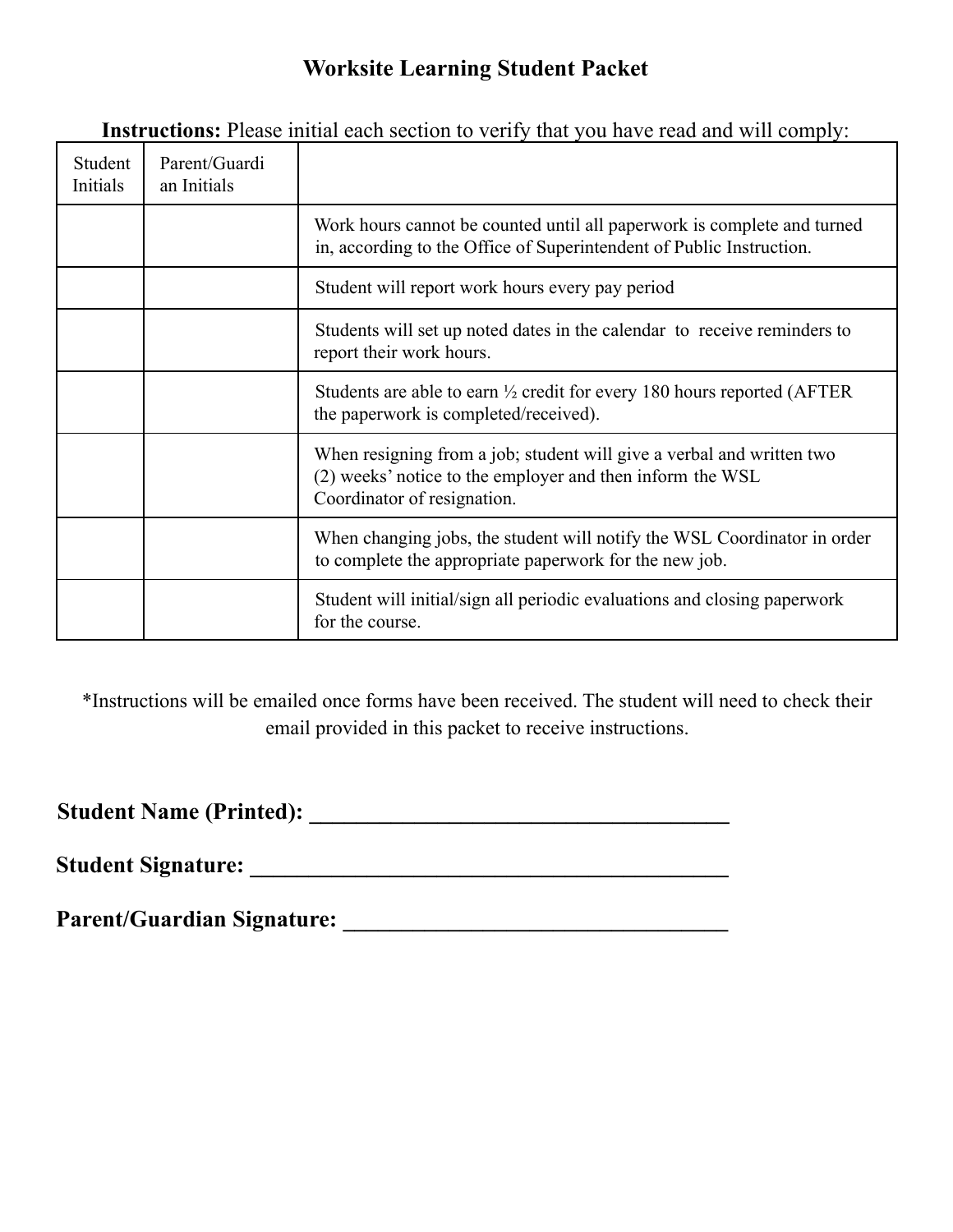# **High School and Beyond Information Worksite Learning (WSL)**

Worksite Learning provides students the opportunity to learn in the workplace, while applying skills and knowledge obtained in a qualifying course. Worksite Learning occurs at a qualified worksite outside the classroom and can connect to the student's post-high school goals (High School and Beyond Plan).

**Employer:** \_\_\_\_\_\_\_\_\_\_\_\_\_\_\_\_\_\_\_\_\_\_\_\_\_\_\_\_\_\_\_\_\_\_\_\_\_\_\_ **Job Title:**\_\_\_\_\_\_\_\_\_\_\_\_\_\_\_\_\_\_\_\_\_\_\_

## **Duties & Tasks**

List some of your responsibilities at your job and/or the skills you need:

List any Career and Technical Education (CTE) courses you have taken and passed OR are currently taking (See next page for the list). If you have not taken any courses, you do not qualify for Worksite Learning at this time.

 $\_$  , and the contribution of the contribution of the contribution of the contribution of the contribution of  $\mathcal{L}_\text{max}$  $\mathcal{L}_\mathcal{L} = \mathcal{L}_\mathcal{L} = \mathcal{L}_\mathcal{L} = \mathcal{L}_\mathcal{L} = \mathcal{L}_\mathcal{L} = \mathcal{L}_\mathcal{L} = \mathcal{L}_\mathcal{L} = \mathcal{L}_\mathcal{L} = \mathcal{L}_\mathcal{L} = \mathcal{L}_\mathcal{L} = \mathcal{L}_\mathcal{L} = \mathcal{L}_\mathcal{L} = \mathcal{L}_\mathcal{L} = \mathcal{L}_\mathcal{L} = \mathcal{L}_\mathcal{L} = \mathcal{L}_\mathcal{L} = \mathcal{L}_\mathcal{L}$  $\mathcal{L}_\mathcal{L} = \mathcal{L}_\mathcal{L} = \mathcal{L}_\mathcal{L} = \mathcal{L}_\mathcal{L} = \mathcal{L}_\mathcal{L} = \mathcal{L}_\mathcal{L} = \mathcal{L}_\mathcal{L} = \mathcal{L}_\mathcal{L} = \mathcal{L}_\mathcal{L} = \mathcal{L}_\mathcal{L} = \mathcal{L}_\mathcal{L} = \mathcal{L}_\mathcal{L} = \mathcal{L}_\mathcal{L} = \mathcal{L}_\mathcal{L} = \mathcal{L}_\mathcal{L} = \mathcal{L}_\mathcal{L} = \mathcal{L}_\mathcal{L}$ 

 $\mathcal{L}_\mathcal{L} = \mathcal{L}_\mathcal{L} = \mathcal{L}_\mathcal{L} = \mathcal{L}_\mathcal{L} = \mathcal{L}_\mathcal{L} = \mathcal{L}_\mathcal{L} = \mathcal{L}_\mathcal{L} = \mathcal{L}_\mathcal{L} = \mathcal{L}_\mathcal{L} = \mathcal{L}_\mathcal{L} = \mathcal{L}_\mathcal{L} = \mathcal{L}_\mathcal{L} = \mathcal{L}_\mathcal{L} = \mathcal{L}_\mathcal{L} = \mathcal{L}_\mathcal{L} = \mathcal{L}_\mathcal{L} = \mathcal{L}_\mathcal{L}$  $\mathcal{L}_\mathcal{L} = \mathcal{L}_\mathcal{L} = \mathcal{L}_\mathcal{L} = \mathcal{L}_\mathcal{L} = \mathcal{L}_\mathcal{L} = \mathcal{L}_\mathcal{L} = \mathcal{L}_\mathcal{L} = \mathcal{L}_\mathcal{L} = \mathcal{L}_\mathcal{L} = \mathcal{L}_\mathcal{L} = \mathcal{L}_\mathcal{L} = \mathcal{L}_\mathcal{L} = \mathcal{L}_\mathcal{L} = \mathcal{L}_\mathcal{L} = \mathcal{L}_\mathcal{L} = \mathcal{L}_\mathcal{L} = \mathcal{L}_\mathcal{L}$  $\mathcal{L}_\mathcal{L} = \mathcal{L}_\mathcal{L} = \mathcal{L}_\mathcal{L} = \mathcal{L}_\mathcal{L} = \mathcal{L}_\mathcal{L} = \mathcal{L}_\mathcal{L} = \mathcal{L}_\mathcal{L} = \mathcal{L}_\mathcal{L} = \mathcal{L}_\mathcal{L} = \mathcal{L}_\mathcal{L} = \mathcal{L}_\mathcal{L} = \mathcal{L}_\mathcal{L} = \mathcal{L}_\mathcal{L} = \mathcal{L}_\mathcal{L} = \mathcal{L}_\mathcal{L} = \mathcal{L}_\mathcal{L} = \mathcal{L}_\mathcal{L}$ 

## **Course(s)** :

Considering what you learned in the CTE course(s) you have taken, which CTE course did you learn something that you can use or continue to learn at your current job?

### **Course:**

Describe how the knowledge and skills from the above course connects to your job:

### **Career Goals**

Describe how this job will help you meet your career goals as it relates to your high school and beyond plan: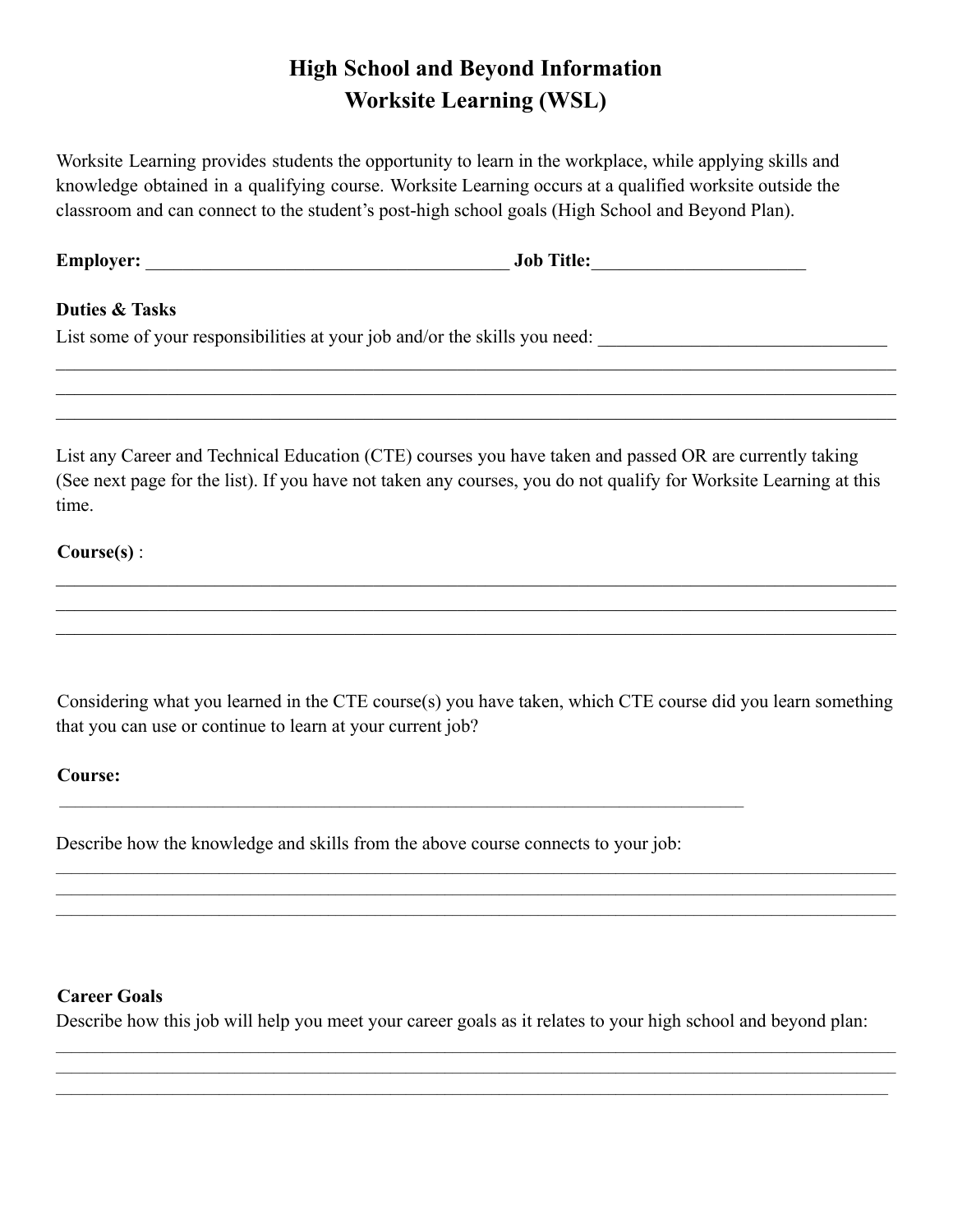## *Cooperative Worksite Learning Agreement*

| <b>Concrete High School</b> |                                                                                |                                                                                                                                                                                                                                                                                                                                                                                                                                                                                                                                                                                                                                                                                                                                                                                                                                                                               |  |                                                                                                                                                                                                                                                                                                                                                                                                                                                         |  |  |  |  |  |
|-----------------------------|--------------------------------------------------------------------------------|-------------------------------------------------------------------------------------------------------------------------------------------------------------------------------------------------------------------------------------------------------------------------------------------------------------------------------------------------------------------------------------------------------------------------------------------------------------------------------------------------------------------------------------------------------------------------------------------------------------------------------------------------------------------------------------------------------------------------------------------------------------------------------------------------------------------------------------------------------------------------------|--|---------------------------------------------------------------------------------------------------------------------------------------------------------------------------------------------------------------------------------------------------------------------------------------------------------------------------------------------------------------------------------------------------------------------------------------------------------|--|--|--|--|--|
| Student Name__              |                                                                                |                                                                                                                                                                                                                                                                                                                                                                                                                                                                                                                                                                                                                                                                                                                                                                                                                                                                               |  |                                                                                                                                                                                                                                                                                                                                                                                                                                                         |  |  |  |  |  |
|                             |                                                                                |                                                                                                                                                                                                                                                                                                                                                                                                                                                                                                                                                                                                                                                                                                                                                                                                                                                                               |  | Age CellPhone# Cellen Cellen Contact Contact Contact Contact Contact Contact Contact Contact Contact Contact Contact Contact Contact Contact Contact Contact Contact Contact Contact Contact Contact Contact Contact Contact C                                                                                                                                                                                                                          |  |  |  |  |  |
|                             |                                                                                |                                                                                                                                                                                                                                                                                                                                                                                                                                                                                                                                                                                                                                                                                                                                                                                                                                                                               |  | <u>Qualifying Class Communication and Communication and Communication and Communication and Communication and Communication and Communication and Communication and Communication and Communication and Communication and Commun</u>                                                                                                                                                                                                                    |  |  |  |  |  |
|                             |                                                                                |                                                                                                                                                                                                                                                                                                                                                                                                                                                                                                                                                                                                                                                                                                                                                                                                                                                                               |  |                                                                                                                                                                                                                                                                                                                                                                                                                                                         |  |  |  |  |  |
|                             |                                                                                |                                                                                                                                                                                                                                                                                                                                                                                                                                                                                                                                                                                                                                                                                                                                                                                                                                                                               |  |                                                                                                                                                                                                                                                                                                                                                                                                                                                         |  |  |  |  |  |
| occurs.                     |                                                                                | A. Student Responsibilities: <i>Failure to comply with any of the following may result in termination from the program:</i><br>1. Complete all required forms.WSL hours cannot be counted towards credit until paperwork is completed, signed, and returned.<br>2. Provide your own transportation to and from the job using public transportation or in a legally licensed and insured vehicle.<br>from work unless other arrangements have been made with the Coordinator.<br>4. Abide by all state, federal, business site, and school rules and regulations.<br>5. Demonstrate honesty, punctuality, cooperation, confidentiality, and respect for others.<br>6. Submit verified documentation of all pay day work hours every time I get paid to Mrs. Zeisler & complete necessary forms for school credit.<br>8. Abide by the dress code of the learning/training site. |  | 3. Keep regular attendance at school and on the job, notifying the employer of any anticipated absences. If the trainee is absent from school, he/she must be absent<br>7. Inform Mrs. Zeiser of any problems, concerns, accidents/injuries immediately and within 24 hours if there is a change of work hours or if termination                                                                                                                        |  |  |  |  |  |
| <b>PROOF</b>                | <b>B. Parent/Guardian Responsibilities:</b>                                    | 1. Provide support for the student's active participation, punctuality, and personal growth in the program<br>2. Assume responsibility and liability for student transportation while traveling to and from the worksite. INSURANCE<br>4. Encourage the student's active participation, punctuality, attendance, and personal growth in this program.                                                                                                                                                                                                                                                                                                                                                                                                                                                                                                                         |  | 3. The Concrete School District assumes no responsibility or liability for student's travel, conduct, or safety once the student leaves school grounds.                                                                                                                                                                                                                                                                                                 |  |  |  |  |  |
| <b>ORIENTATION</b>          | C. Worksite Learning Site Responsibilities:<br>7. Maintain liability insurance | 2. Provide orientation (i.e. safety policies, and procedures) and job specific training<br>3. Conform to federal laws <b>prohibiting discrimination</b> on the basis or race, color, national origin, sex, or disability<br>4. Provide a safe working environment and report any student accidents and injuries<br>return to the coordinator progress reports for grading the student.<br>6. Verify attendance and/or time records and provide feedback regarding performance and skill attainment<br>8. Supervise students while on business premises and monitor employees who have direct contact with students<br>satisfactory grades and comply with State L & I regulations.<br>10. The student will in no way violate any collective bargaining agreement between the business and regularly scheduled employees.                                                      |  | 1. Comply with Federal and State Labor and Industry regulations, as well as state Worksite Learning standards and school district policies<br>5. Consult with the Worksite Learning Coordinator concerning the student's learning plan and the student's on-the-job performance and complete and<br>9. Monitor the number of hours worked by the student. The maximum working hours are dependent upon the student's ability to work and still maintain |  |  |  |  |  |
|                             | 4. Document all accidents and injuries<br>VISIT: VISIT: VISIT:                 | D. School District Representative Responsibilities:<br>1. Secure all paperwork, including a training plan, before credit and/or grades are issued<br>2. Inform students of basic worksite safety and minor work laws L&I INFO_<br>3. Consult with the Site Representative to evaluate student performance as per the student learning plan<br>5. Make regular site visits to monitor student performance VISIT: VISIT: VISIT: VISIT:                                                                                                                                                                                                                                                                                                                                                                                                                                          |  |                                                                                                                                                                                                                                                                                                                                                                                                                                                         |  |  |  |  |  |
|                             |                                                                                | injuries, damages, losses or suits including attorney fees, arising out of injuries and damages caused by each party's own negligence                                                                                                                                                                                                                                                                                                                                                                                                                                                                                                                                                                                                                                                                                                                                         |  | Each party shall defend, indemnify and hold the other party, its officers, officials, employees and volunteers harmless from any and all claims,                                                                                                                                                                                                                                                                                                        |  |  |  |  |  |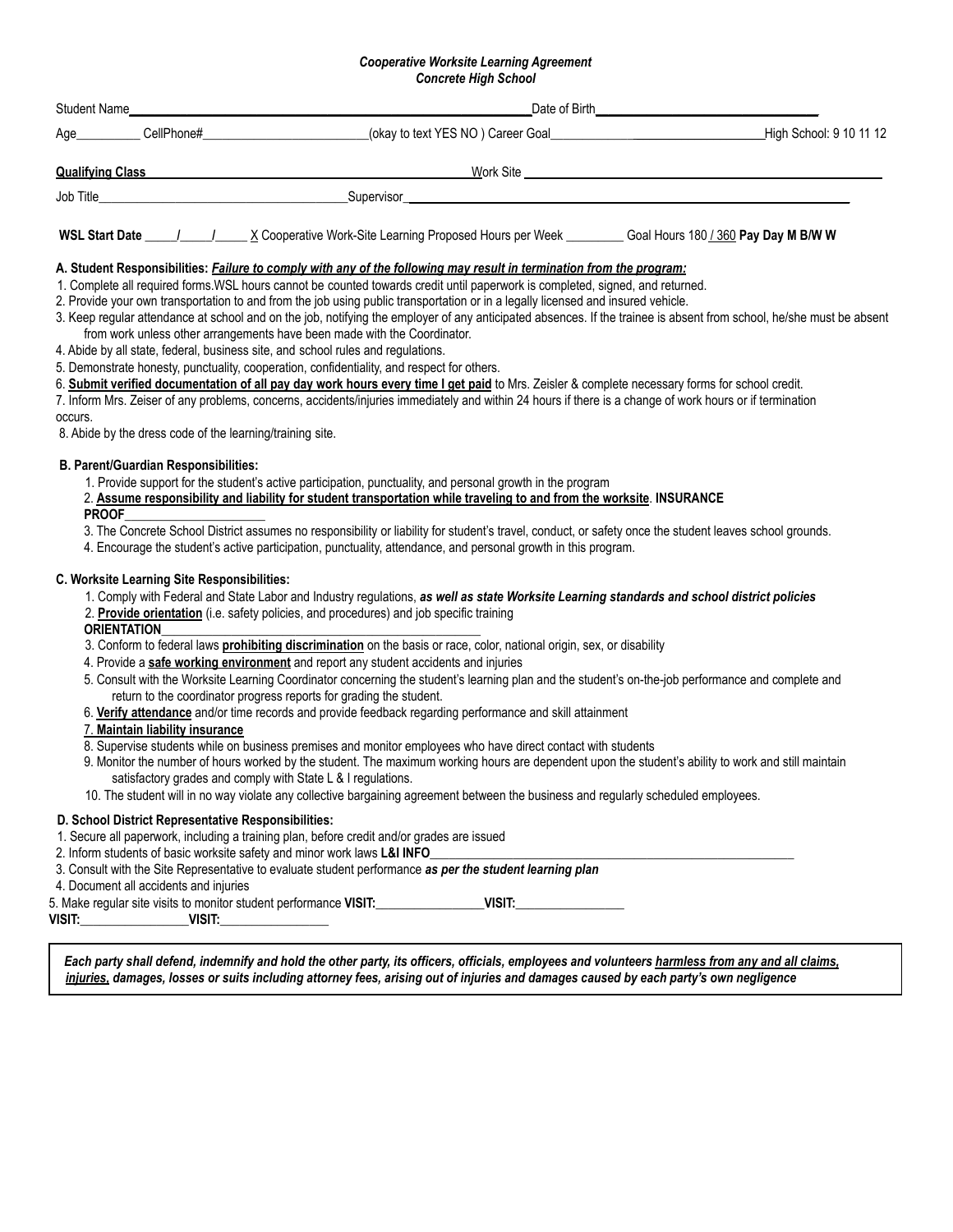#### **# A Student**

Student Name (print)

Signature

Student phone

Student email

#### **B Parent/Guardian**

Parent/Guardian (print)

Signature Parent/Guardian Email

Parent/Guardian Cell Phone

#### **# C Worksite Supervisor Please Attach Business Card**

Employer name (print)

Signature Name of business

Business address and zip code

Business telephone number EMAIL:

#### **# # D Work Site Learning Coordinator**

Teacher/Coordinator (print)

Signature

Name of high school - **Concrete High School** Teacher/Coordinator address and zip code **7830 South Superior Ave., 98237**

Teacher/Coordinator telephone number FAX# 360.853.4000 ext 4028 Fax 360.853.4066